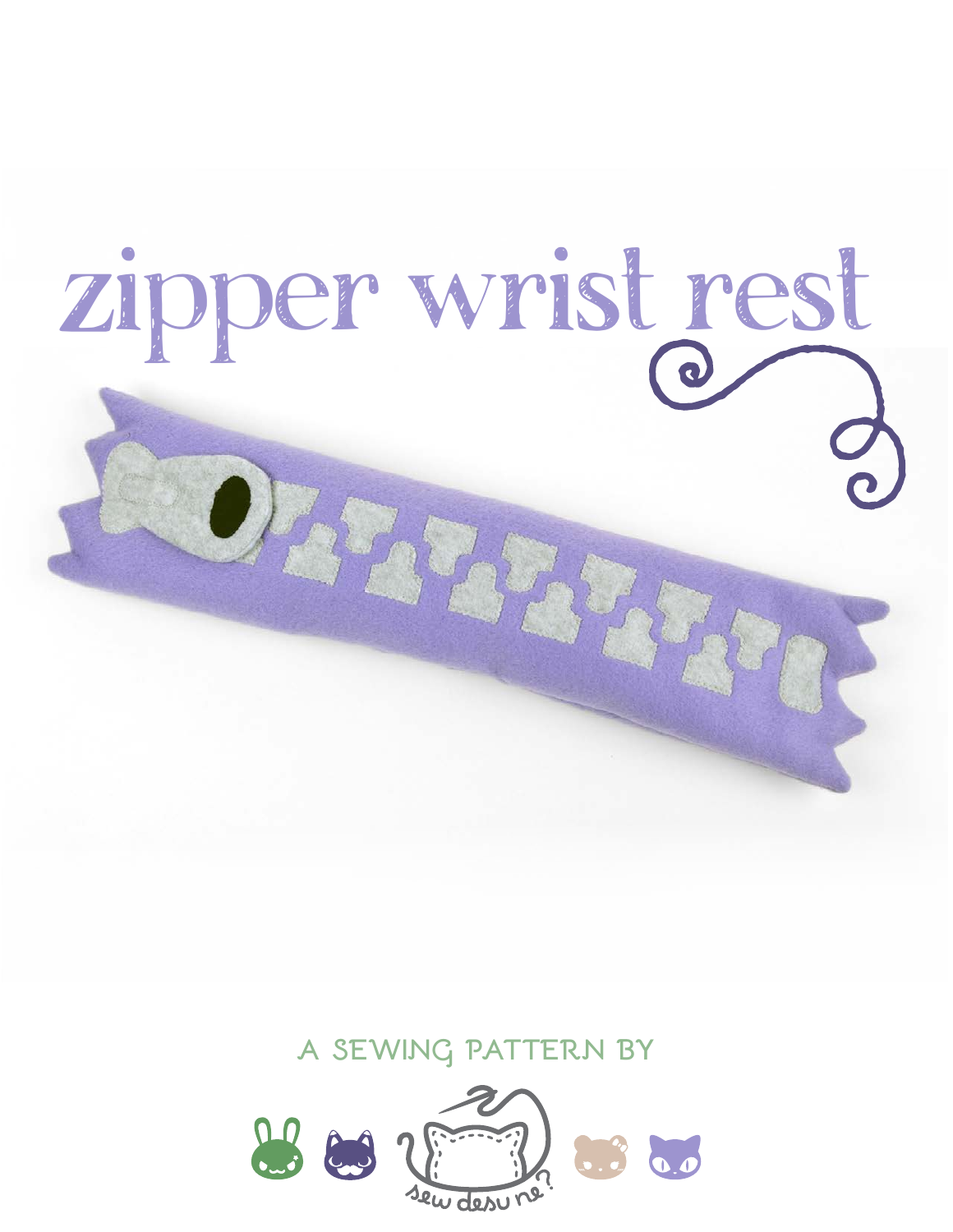

 $\mathbb{Z}$   $\mathbb{D}$   $\mathbb{D}$   $\mathbb{C}$  This project is a handy little cushion filled with micro pellets to save your wrists from lots of strain while at the keyboard. The optional applique turns it into a faux zipper, complete with slider & teeth.

#### $D$ IFFICULTY:  $\Box$  $\Box$  $\Box$  $\Box$ II

makes:

The appliqué is likely the hardest part of this project,  $one 17" \times 4"$  wrist rest but otherwise it's quite simple.

# **materials & tools**

| $\cdot$ 2/3 yd. or 13" $\times$ 22" scrap of fleede<br>(1/4 yd. if you don't really care about<br>grain lines) | • Matching sewing thread<br>· Basic sewing tools (sewing machine,<br>scissors, iron, needles, pins, fabric |
|----------------------------------------------------------------------------------------------------------------|------------------------------------------------------------------------------------------------------------|
| • Micro pellets                                                                                                | marker, seam ripper)                                                                                       |
| · Appliqué supplies:                                                                                           |                                                                                                            |
| $\cdot$ 9" x 9" scrap of gray appliqué                                                                         |                                                                                                            |
| fabric                                                                                                         |                                                                                                            |
| $2" \times 3"$ scrap of black appliqué                                                                         |                                                                                                            |
| fabric                                                                                                         |                                                                                                            |
| $10'' \times 10''$ scrap of light or heavy-                                                                    |                                                                                                            |
| weight fusible web                                                                                             |                                                                                                            |
|                                                                                                                |                                                                                                            |
|                                                                                                                |                                                                                                            |
|                                                                                                                |                                                                                                            |
|                                                                                                                |                                                                                                            |
|                                                                                                                |                                                                                                            |
|                                                                                                                |                                                                                                            |
|                                                                                                                |                                                                                                            |

#### **before you begin:**

- **1.** Print out the project pattern, pages 6-8
- **2.** Assemble the pattern pieces by lining up the page markings (A1 to A2, B3 to B4, and so on)
- **3.** Lay out the pattern pieces on your fabric and cut them out
- **4.** Mark the fabric pieces with the guidelines from the pattern

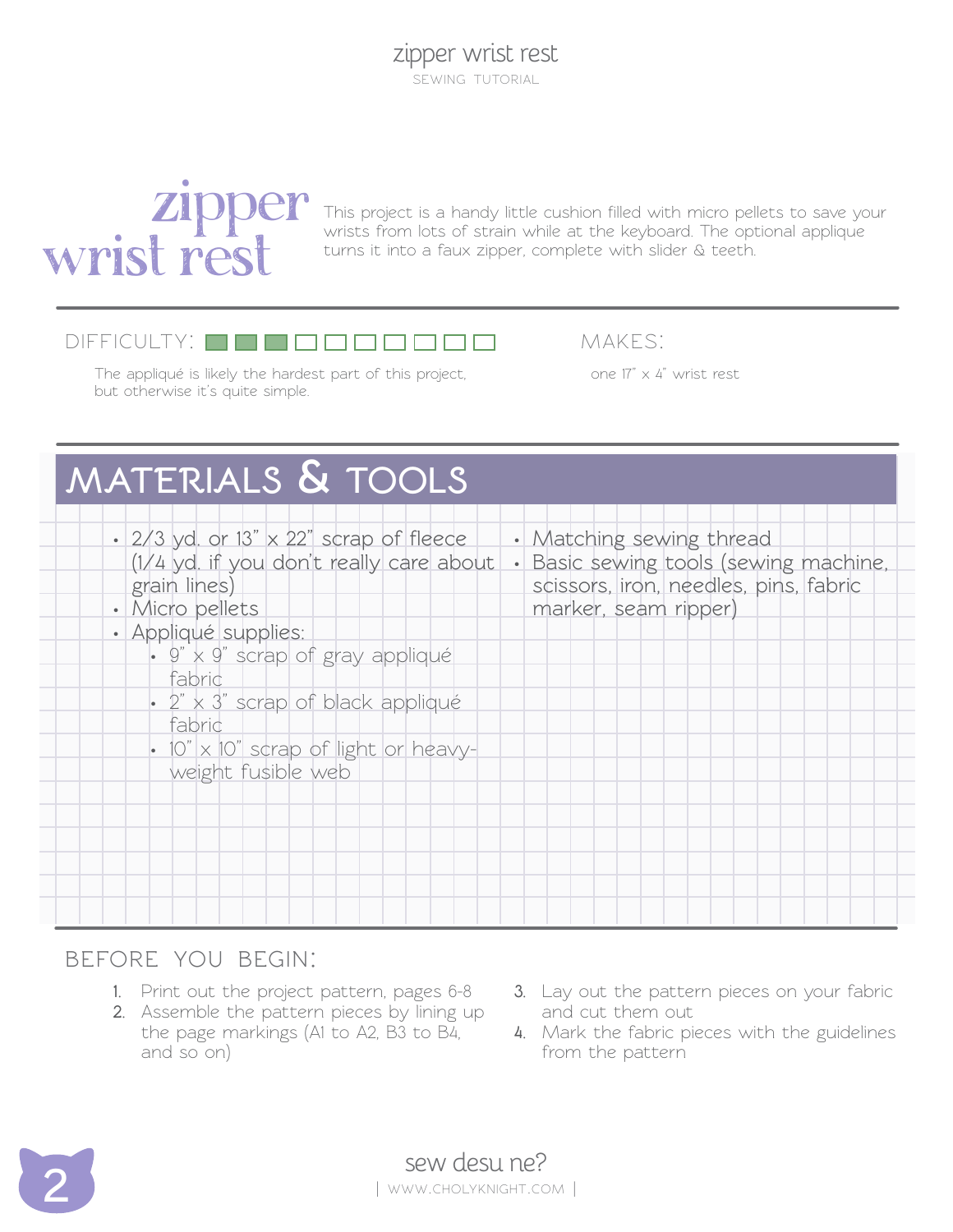### zipper wrist rest

sewing tutorial



Up first is all the appliqué. Trace the appliqué shapes to your fusible web, then iron the fusible web to the corresponding appliqué fabrics. Cut out the shapes, then fuse the appliqué fabrics to the right side of one of your zipper pieces, following the pattern guidelines.

Assemble the zipper teeth as shown, and don't forget to add the zipper tab hole with the bit of black appliqué fabric. Don't fuse the zipper slider loop just yet, set that aside for now.

If you used heavy duty fusible web you can leave it as is, but if you used lightweight fusible web you'll want to sew around the edges of all the appliqué shapes. I personally used a zigzag stitch.



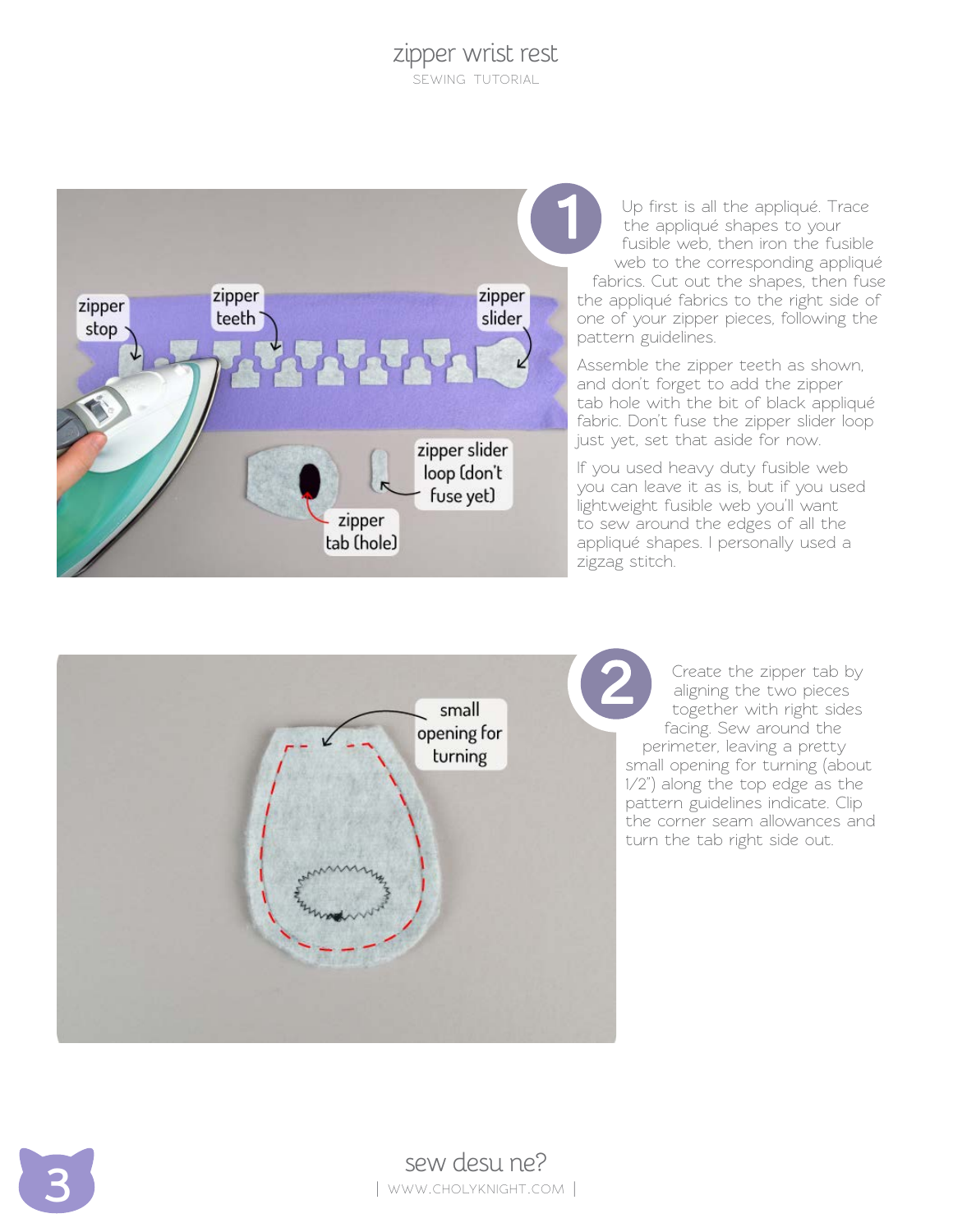#### zipper wrist rest sewing tutorial

Use the zipper slider loop to attach tab to the slider. Center the slider over the tab, covering halfway, and align the other half over the slider. Iron the appliqué piece in place. You'll want to sew around the edge of this shape to anchor down the tab and permanently attach it to your wrist rest. I used a zigzag stitch but a straight stitch would work as well.



There! The hard part is all over. All that's left is to sew the actual body of the wrist rest. Layer your wrist rest pieces together with right sides facing each other. Sew around the perimeter of the shape, leaving an opening at one side (as the pattern indicates) for turning right side out.



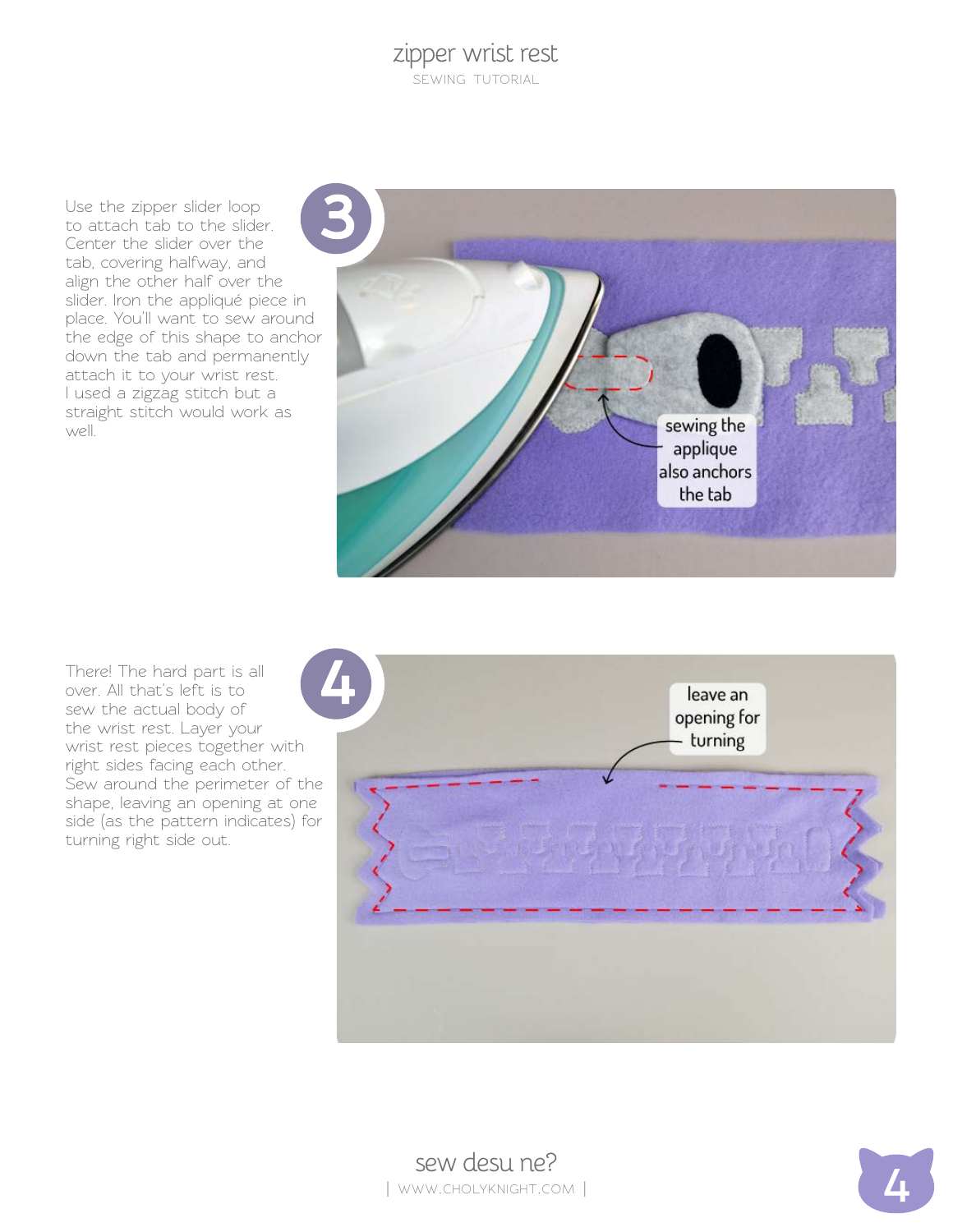#### zipper wrist rest

. .<br>SEWING TUTORIAL



Clip the excess seam allowance in the inner and outer corners and turn the wrist rest right side out. Poke out the corners with a chopstick or similar blunt tool, then fill the wrist rest. If you're using micro pellets, do this in an area that's easy to vacuum, because they make a huge mess. Fill the wrist rest a cupful at a time until it feels about 2/3 full. This will give the wrist rest room to squish when you have your wrists on it.



To finish up the wrist rest, bring together the seam allowances from the opening for turning and fold them inward. Sew the whole thing up with a ladder stitch and you're done!

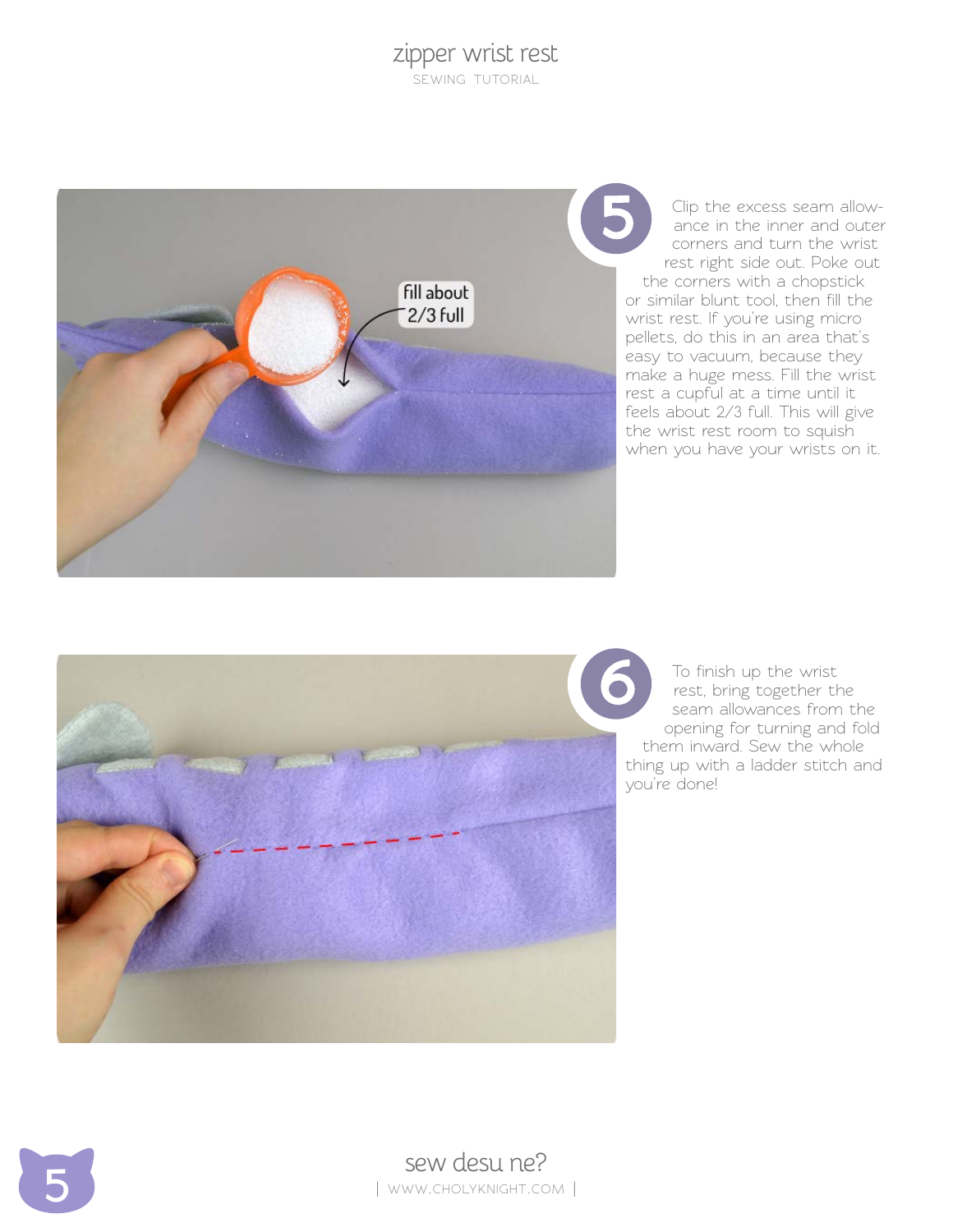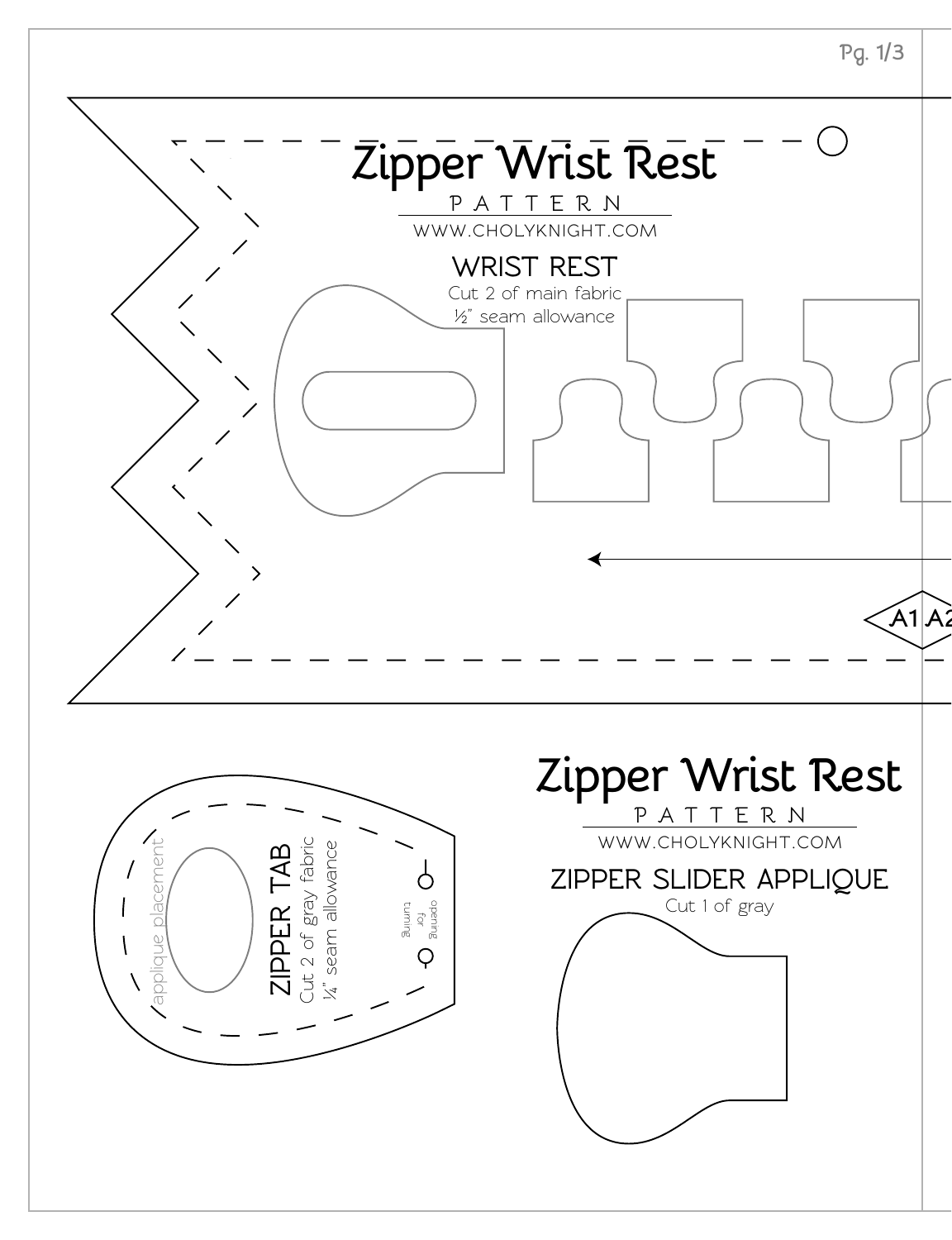